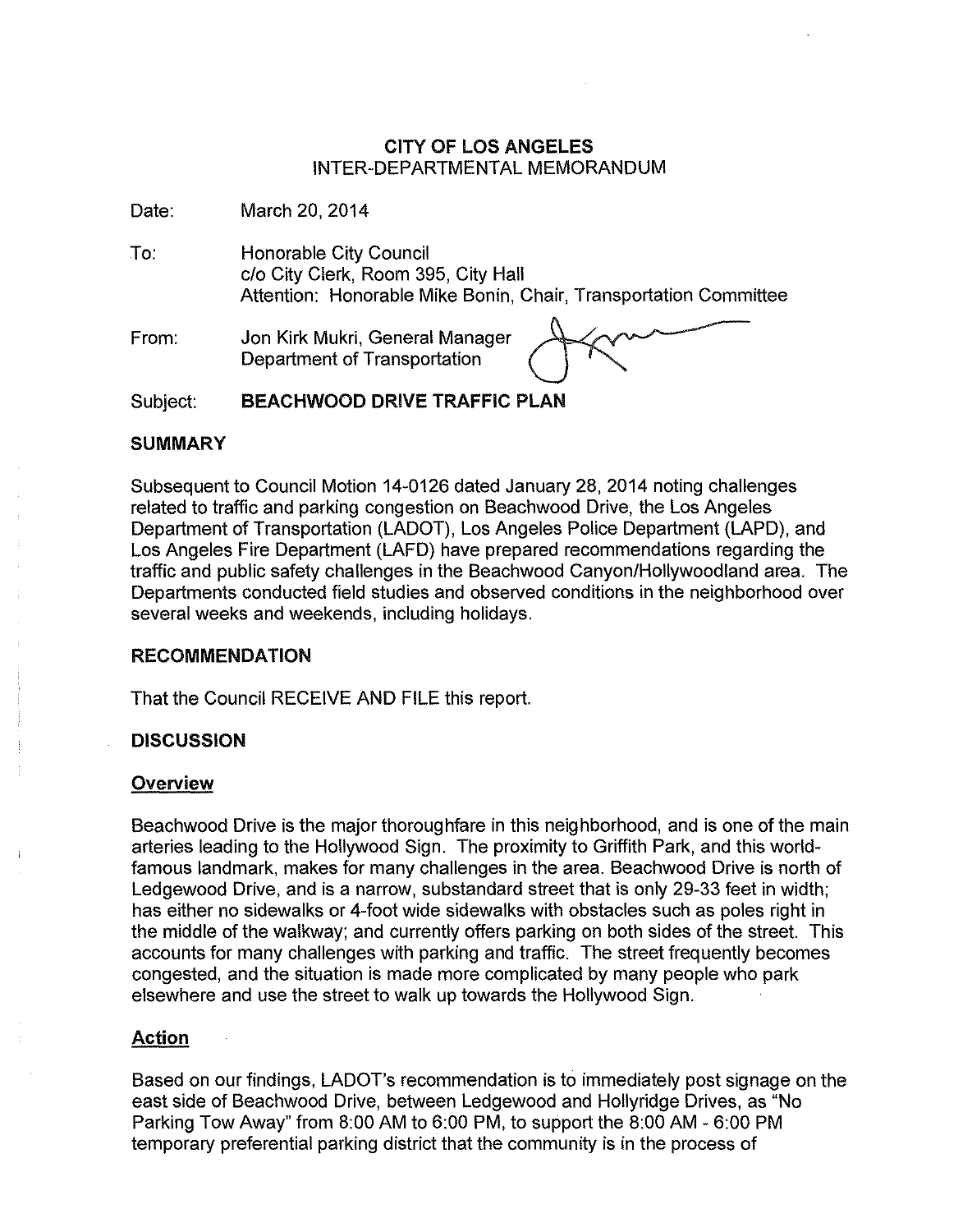Honorable City Council 2 2 2 March 20, 2013

. establishing for weekends and holidays. The Department recommends that the "No Parking Tow Away" on the east side of Beachwood Drive be posted seven days a week.

Furthermore, the Department also recommends that the small dirt parking lot near the Sunset Ranch, north of the terminus of Beachwood Drive, be designated as parking for stables only and restricted via an electric gate that would be operated by the stables to allow vehicular ingress and egress solely for use by their customers.

The combination of the preferential parking district, stables-only parking, and no parking on the east side of Beachwood Drive will bring an immediate solution to the safety concerns that have been expressed. The Departments will continue to study the situation and make further recommendations and reports as warranted.

JKM/AS:as

c: Honorable Tom LaBonge, CD 4 Honorable Gilbert Cedillo, CD 1 Captain Luke A. Millick, LAFD Captain Peter A. Zarcone, LAPD, Hollywood Division